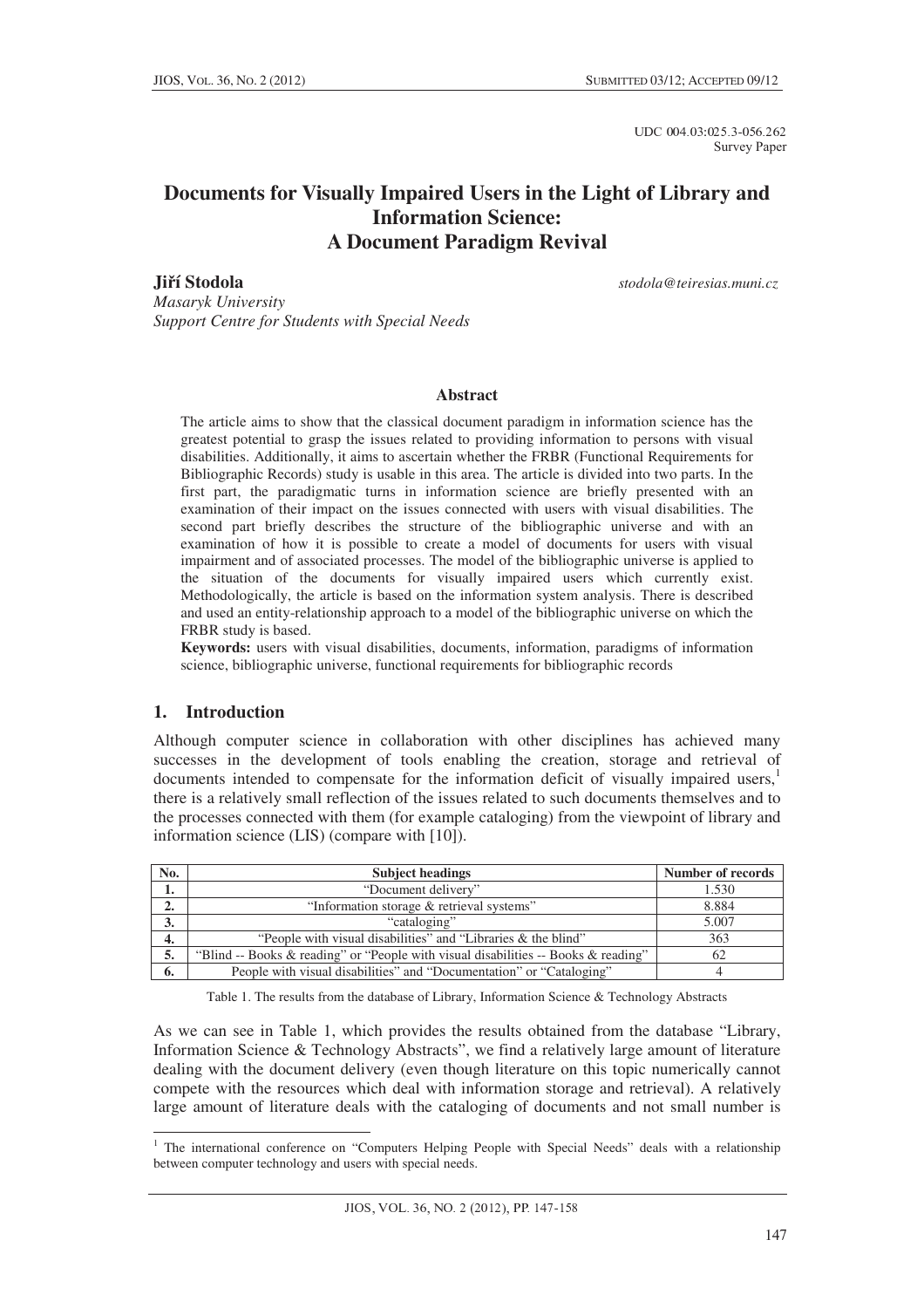dedicated to the issues concerning library users with visual disabilities. Significantly the fewer amount of the resources discusses the documents accessible to visually impaired users and a negligible amount of them deals with the cataloging of such documents.

This situation has two basic explanations:

- 1 the term "document" has been replaced with the term "information" in LIS [8]
- 2 LIS has turned from the studies of the information objects (documents) and systems to the research of the users (the cognitive turn) [4]
- 3 and to the research of the creators of information (the social turn) [19]

These steps characteristic by the conceptual change and also by the extension of the interest of LIS from information system in the narrower sense to information system in the broader sense [9] occurred during the so-called paradigmatic turns [12] in library and information science and they have fatal consequences for this science.

By the term 'information system in the narrower sense', we mean a system consisting of the components (documents, librarians) and activities (acquiring, cataloging, storage and so on) connected with the mediation of information. 'Information system in the narrower sense' does not include creators and users of information, but creators and users belonging to the surrounding of the system. 'Information system in the broader sense' includes both creators and users of information. Creators of information are part of the inputs; users are part of the outputs of the system.

The consequences of the paradigmatic turns can be observed from a general (related to LIS itself) and from a special (related to the area of the documents for visually impaired users) viewpoint. The general consequences are as follows:

- LIS loses its identity (in the first case of the previous list, it becomes a part of computer science; in the second, it becomes a part of cognitive science; and in the third case, it becomes a part of sociology of knowledge)
- a rupture between LIS and its practical applications librarianship takes place (librarians work with the material carriers of information – documents, not with abstract information, and they are interested primarily in the document delivery itself, not in the studying of the document users or creators who are an important surrounding near the outputs and inputs of the information system in the narrower sense)

In the area of providing information for a user with visual disability, the paradigmatic turns have the following consequences:

- a replacement of the term "document" with the term "information" leads to a loss of interest in a specific encoding of information which plays an important role in the area of the document delivery to visually impaired users
- very small space within LIS is devoted to the issues of an acquiring, cataloging, storage and retrieval of the documents for visually impaired users (most libraries lack the basic types of documents as Braille books and electronic books and their funds which consist of other blind friendly formats are very small)<sup>2</sup>; attention is focused on the visually impaired users<sup>3</sup> as a social group for which libraries can provide certain services (see [20] where it is shown that most services provided by libraries to the

<sup>&</sup>lt;sup>2</sup> As we can see in [20] about 40% of the libraries in the Czech Republic provide some kind of service for visually impaired users, but only 15% can offer them Braille books and, in diameter, every library has only 2.674 audio books. As we can see in [33], online electronic recourses are offered only by unofficial libraries of the civic associations which do not follow the librarian rules.

<sup>&</sup>lt;sup>3</sup> Of course, the user is the aim of the librarian activities and such activities should especially respect user needs. But the librarianship core consists of librarian activities themselves even if their user orientation is crucial.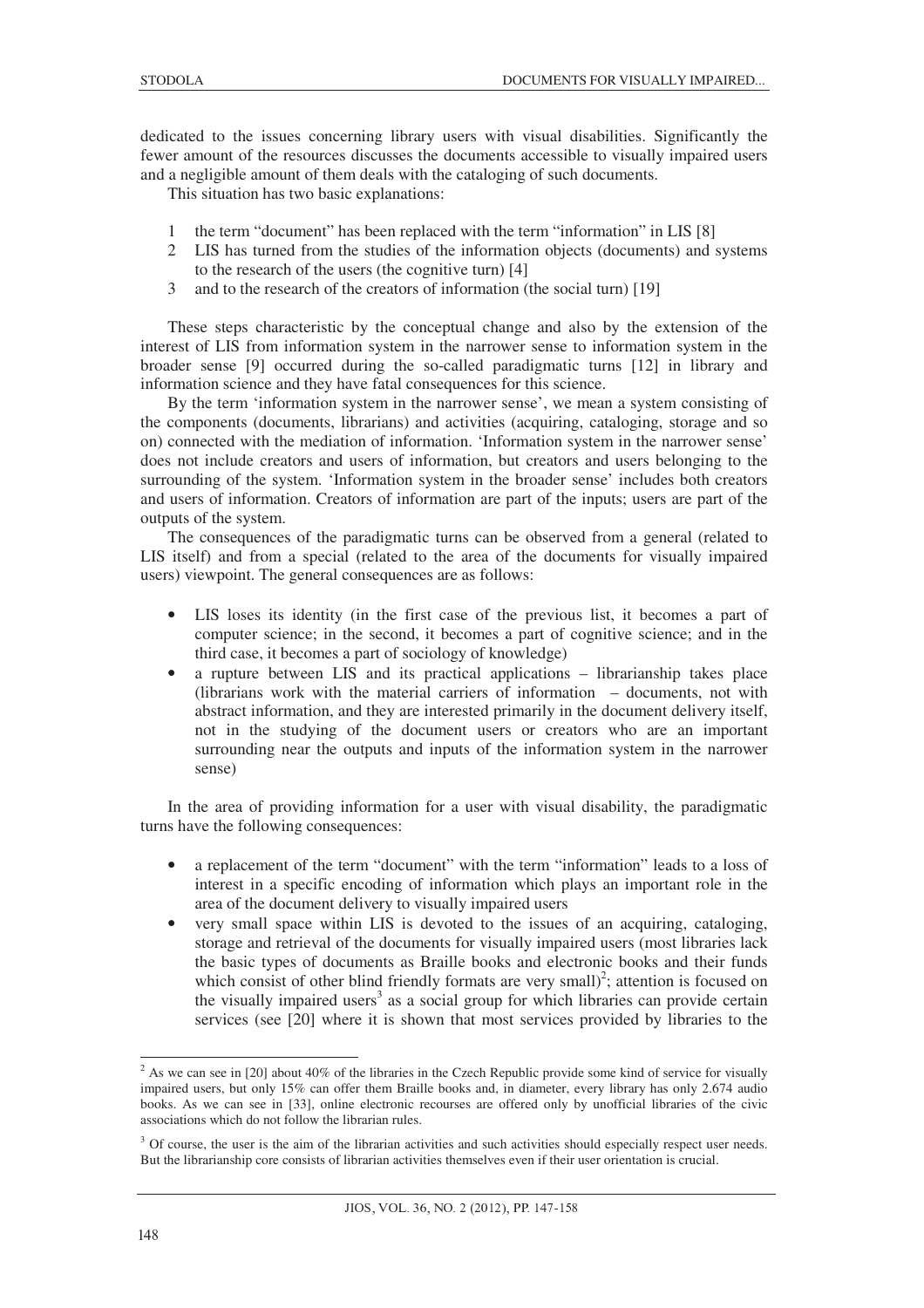visually impaired people are not services connected with blind-friendly documents if we do not include the borrowing of audio books)

Recently, a response has occurred to this dismal state in the framework of the theory and practice of LIS. In the framework of LIS theory, there has been a calling for the rehabilitation of the concept of document [13], [16], [24], [31] and, in the practice, the study "Functional requirements for bibliographic records" (FRBR) has been created [15], which proposes the concept of bibliographic universe. We can see that attention of LIS is beginning to refocus on the information system in the narrower sense.

The article aims to show that the classical document paradigm in information science has the greatest potential to grasp the issues related to providing information to persons with visual disabilities and it aims to ascertain whether the FRBR study is usable in this area.

The article is divided into two parts. In the first part, the paradigmatic turns in information science are briefly presented with an examination of their impact on the issues connected with users with visual disabilities. The second part briefly describes the structure of the bibliographic universe and examines how it is possible to model documents for users with visual impairment and associated processes. The model of the bibliographic universe is applied to the situation of the already existing documents for visually impaired users.

Methodologically, the article is based on the information system analysis (it especially analyses relationships of the information system in the narrower sense to its inputs and outputs and there is also an analysis of the intrinsic structure of the system, with a particular focus on the documents). There is described and used entity-relationship approach to a model of the bibliographic universe on which FRBR is based.

We believe that such a theoretical analysis of the conditions that influence LIS and a theoretical model of the bibliographic universe can contribute to the better practice of the document delivery to users with visual disabilities.

# **2. Paradigmatic turns in information science and documents for users with visual impairment**

There have been three paradigmatic turns [12] in information science. In the framework of the first turn, the term "document" has been replaced with the term "information" [8] and an institution doing documentation has become information system in the narrower sense. In the course of the next two paradigmatic turns, an emphasis on information system in the narrower sense has been replaced with the focus on the system surrounding. An emphasis on the inquiry into the user of information is characteristic for the so-called cognitive turn [4]. After the cognitive turn, there was a social turn which put the creator of information in the centre of information science [19].

#### **2.1. From document to information**

Rafael Capurro and Birger Hjørland [8] state that an effort of the science of documents (documentation) to get closer to computer science is in the background of the replacement of the term "document" with the term "information". Due to this, documentation [5], [25] has become information science [6].

Information is, in the framework of information science, understood as a semantic content different from its sign representation [2]. It has led to the situation that library and information science has switched from the focus on the material carriers of information (documents) to the focus on their content (information).

In the terms of users with visual impairment, it is a quite problematic decision. From a viewpoint of information content, a classical black-print book and its Braille version could be considered to be identical information objects. Nevertheless, the first type of document does not provide information to a user with visual impairment, while the second type does.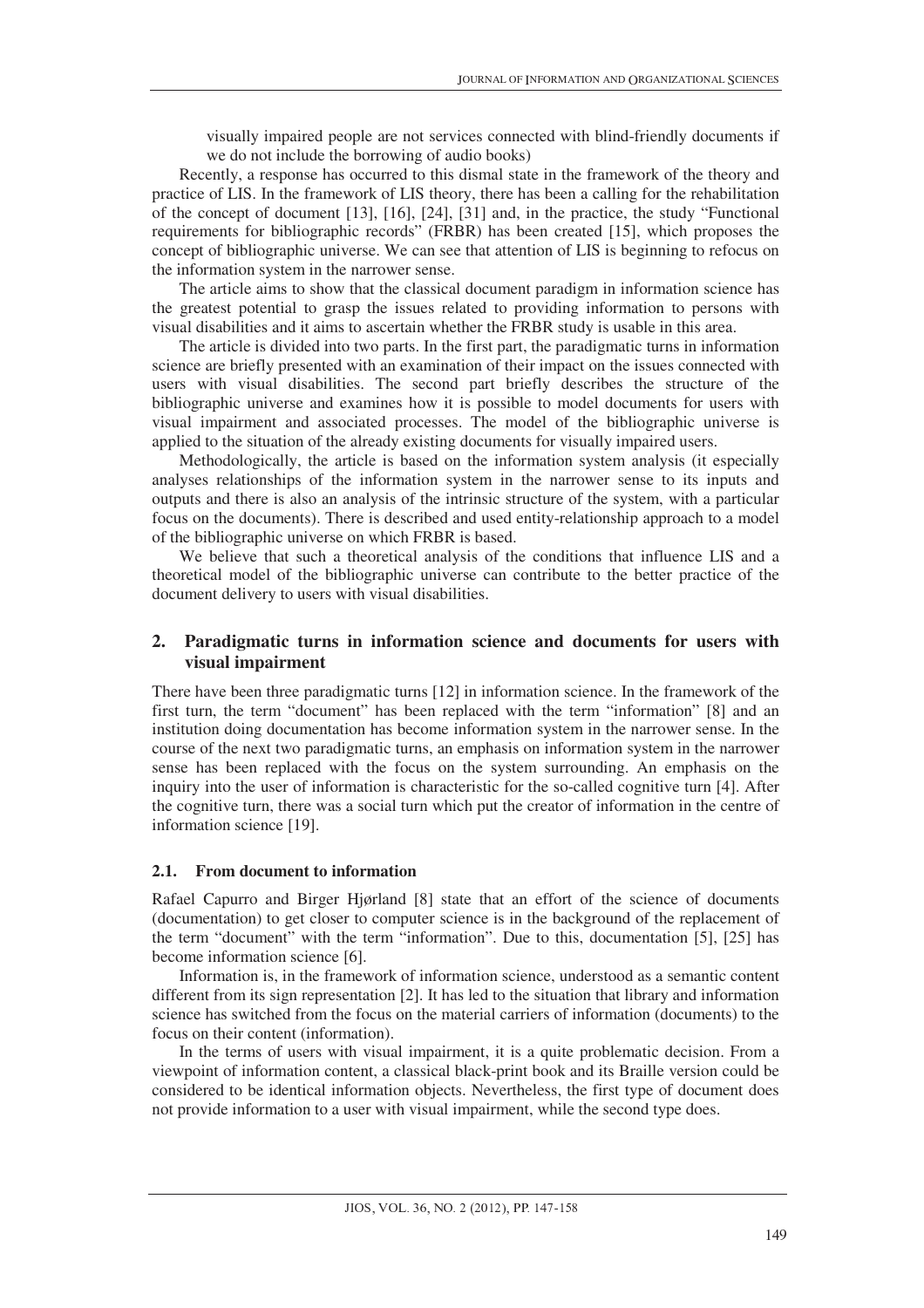# **2.2. From information system to user of information**

The cognitive turn [3], [4], [21] has transferred the emphasis from the information system in the narrower sense to a user of information. Cognitively oriented scholars are not interested in the research of information represented in a document, but they are interested in the research of information represented in the mind of a user [21]. It leads to the preferring of research oriented on the interface between the information system and user. Nevertheless, the inquiry into the intrinsic structure of the information system (ontology) has taken a backseat.

But an efficiency of the mediation of information depends mainly on the intrinsic qualities of information system and of documents which are mediated by the system. An interface for the document retrieval itself only represents the internal structure of the information system. An accessibility of the interface depends primarily on the accessibility of the information system. The accessibility of information is connected with the interface only secondarily.

In the Czech milieu, of the majority of research on the relationship between a library and disabled user are user-oriented [20] – they are interested in what kind of an output in the form of services can be provided by a library to users with disabilities, but they are not interested in a document typology, in a way of cataloging various kinds of documents or in a way of sign representations of metadata in the retrieval system.

### **2.3. From users to creators of information**

The social turn [11], [12], [17], [19], [30] has switched attention of information science to creators of information. Socially oriented information scientists are interested mainly in a social conditionality of information, a user who is understood as a rational individual is disappearing from their reflections [18]. A distinction between active creators and users of information is not so strict [17]. Roles of creators and users are dynamically changing; a creator is becoming a user and a vice versa. The result of such a dynamical activity is an information system.

From the viewpoint of users with visual impairment, socially oriented scholars in library and information science rather examine the social conditionality of an inaccessibility of information resources than ways in which particular documents and systems can become accessible. In practice, it is manifested by an interest of librarians in the political solutions which can change the access of libraries to this group of users [14]. Questions of which kinds of documents should be acquired, how to catalog and store such types of documents, or in which way these document should be offered to the concrete users, are rather marginal.

### **2.4. From creators of information to bibliographic universe**

Theory and practice of LIS is beginning to return to the classical document paradigm and to the information system in the narrower sense. The original attempts to solve the problem of the relationship between information and document through the distinction of information-asknowledge, information-as-process and information-as-thing – document [7] are replaced with efforts to rehabilitate the concept of document [13], [16], [24], [31].

In practice, there is an effort to create a model of what the subject of the cataloging is, and within this framework, there has been created the concept of bibliographic universe and its structure is thoroughly described in the study "Functional Requirements for Bibliographic Records" (FRBR) [15]. It is possible to say that there again occurs a focus on the information system in the narrower sense.

The FRBR study is an effective tool for an inquiry into the creation, cataloging, storage, retrieval and delivery of the documents intended for visually impaired users. The study is oriented on the information system in the narrower sense, even if it also provides a model of the relationship of such a system to its surrounding (to creators and users of information).

It has a potential to distinguish between several levels of abstraction of the document (it distinguishes document content, sign representation, material implementation of the content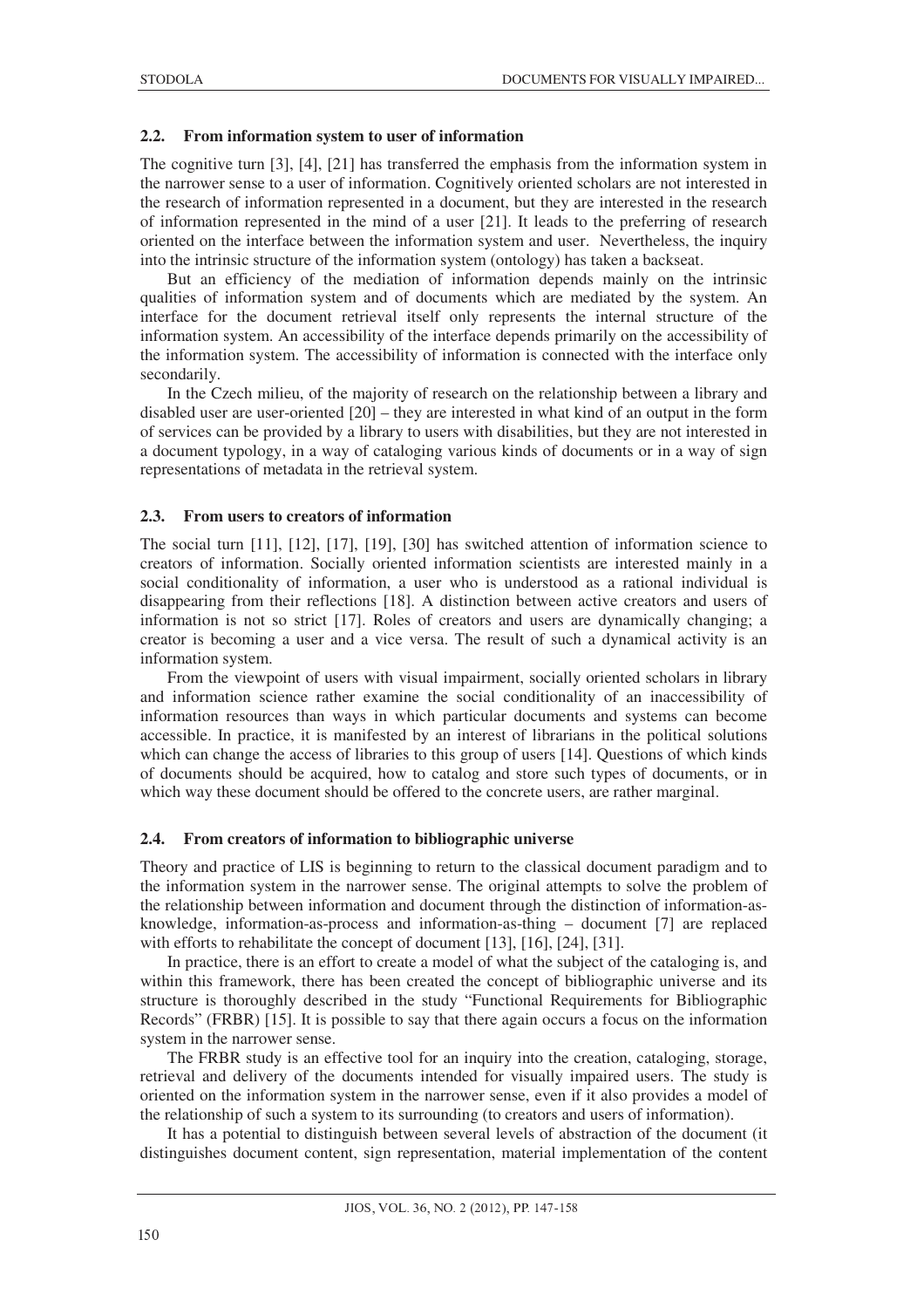and concrete exemplar of the document). Due to these advantages, it allows the possibility to distinguish between different versions of the same work which are intended for the user with visual impairment (large types, Braille, electronic text and so on). At the same time, it is possible to create with FRBR a model of the relationship of the document for visually impaired user to the original inaccessible documents (for example, a relationship between the Braille publication and its black-print pattern).

# **3. Functional requirements for bibliographic records and documents for visually impaired users**

The study of FRBR [15] is a model of so-called *bibliographic universe* which is defined as an area related to the collections of the memory institutions, i.e. to the collections of the libraries, archives and museums [32]. FRBR is not only about the collections of such institutions, but also about everything connected with them. Nevertheless, it is primarily focused on the documents themselves and it deals with others only if they are in the relationship to the documents.

It is necessary to say that FRBR is not a model of a bibliographic record which can be defined as set of data about some objects, but it is a model of objects themselves to which data of the bibliographic record refer. This fact is given by FRBR's focus on users of information which are interested in the retrieval of the documents, not in the retrieval of bibliographic records. Due to this, bibliographic record is, in the framework of FRBR, understood as a sign representation of the currently existing objects, attributes and relationships which are modelled by the conceptual model used for the designing of relational database systems.

Bibliographic universe is divided into three categories: *entities*, *attributes* and *relationships* [15]. Entities are works, expressions, manifestations and items (i.e. documents themselves), persons, corporate bodies, concepts, objects, events and places (i.e. things that are in some sense related to the documents). Attributes are properties of entities which are expressed by data of a bibliographic record and which are used for the retrieval and identification of entities. Relationships are relations between entities which can also be taken into account by a bibliographic record.

# **3.1. Entities**

FRBR [15] distinguishes entities of three kinds. A core of the model is made by *group 1 entities* which are a model of the documents themselves on the various levels of abstraction. Entities of the first group are: *work*, *expression*, *manifestation* and *item*. Between group 1 entities, there exist the primarily relationships "is realized through" (work – expression), "is embodied in" (expression – manifestation), and "is exemplified by" (manifestation – item). The hierarchical structure of the Group 1 Entities we can see on the following picture.



Figure 1. Group 1 Entities [15]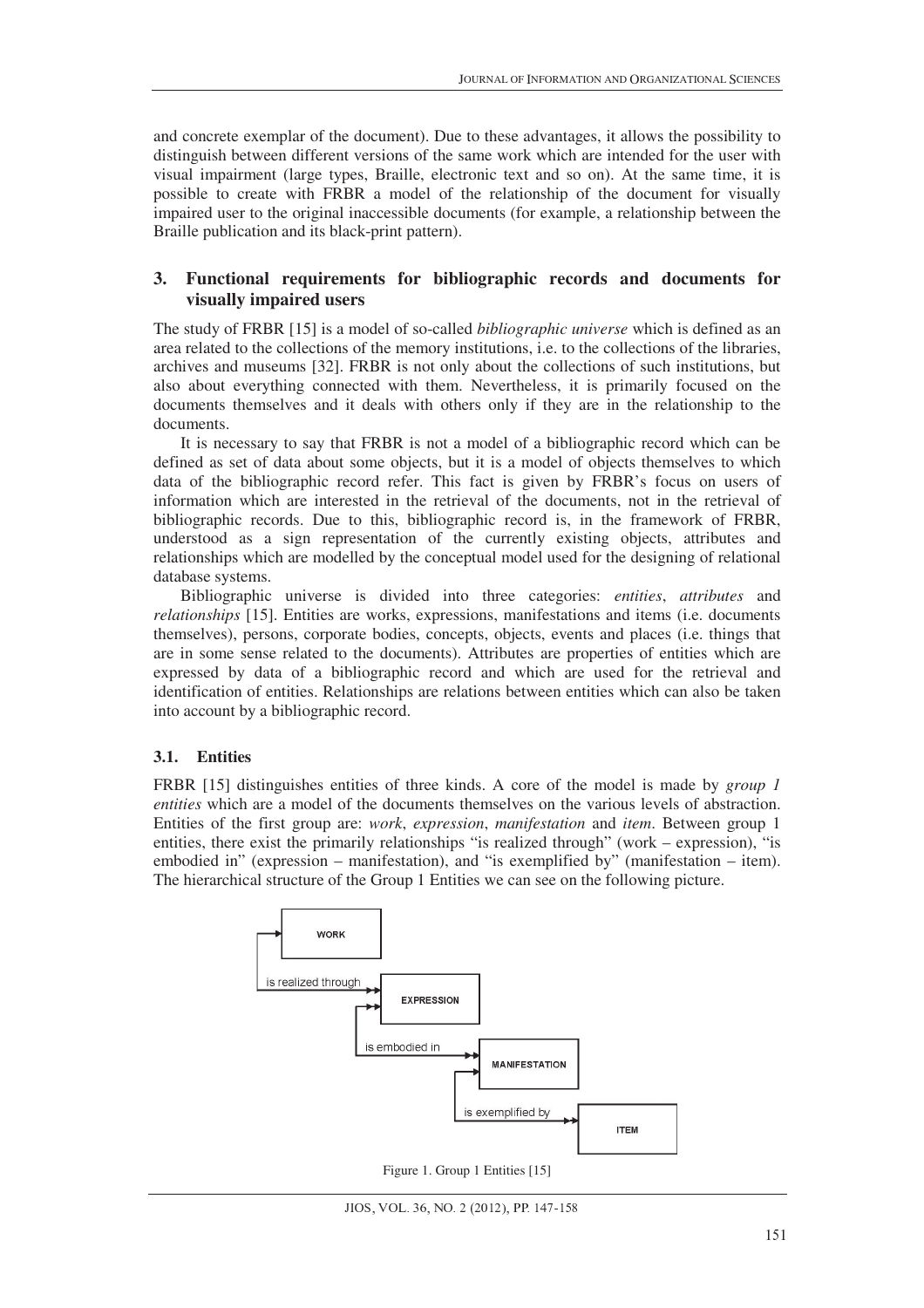*Group 2 entities* are *person* and *corporate body* which are related to the group 1 entities by the "responsibility" relationships "is created by" (work – group 2 entity), "is realized by" (expression – group 2 entity), "is produced by" (manifestation – group 2 entity) and "is owned by" (item – group 2 entity).

*Group 3 entities* are *concept*, *object*, *event* and *place*. Entity "work" is related to the entities of the first, second and third group by the "subject" relationship "has as subject". In our work, we deal only with entities of the first group.

Group 1 entities are hierarchically organised as generic and specific concepts (including specific differences) and individuals. A work and expression are entities which are purely abstract and which express an intellectual or artistic content of the document. A work is, for example, "The Little Prince" by Antoine de Saint-Exupéry; an expression is, for example, its French version "Le Petit Prince" realised by the author or its Czech translation "Malý princ" realised by Zdeňka Stavinohová. Consequently: Work + realisation = expression.

Contrary, entities manifestation and item relate to the physical form of the work and expression. If an expression is embodied in some material carrier, a manifestation (which is inherently connected with material condition) is created. Consequently: Expression + embodiment = manifestation. A manifestation is the original French "Le Petit Prince" published in Braille by Deutsche Blindenstudienanstalt in 1998 [27] or the Czech translation "Malý princ" by Zdeňka Stavinohová published in black-print by Albatros in 2002 [28] or electronic book "Malý princ" based on Stavinohová's translation published by Masaryk University in 2004 [26] or audio recording "Malý princ" published on CD by Popron in 2008 [28] which is also based on the given translation.



Figure 2. Hierarchical Structure of Group 1 Entities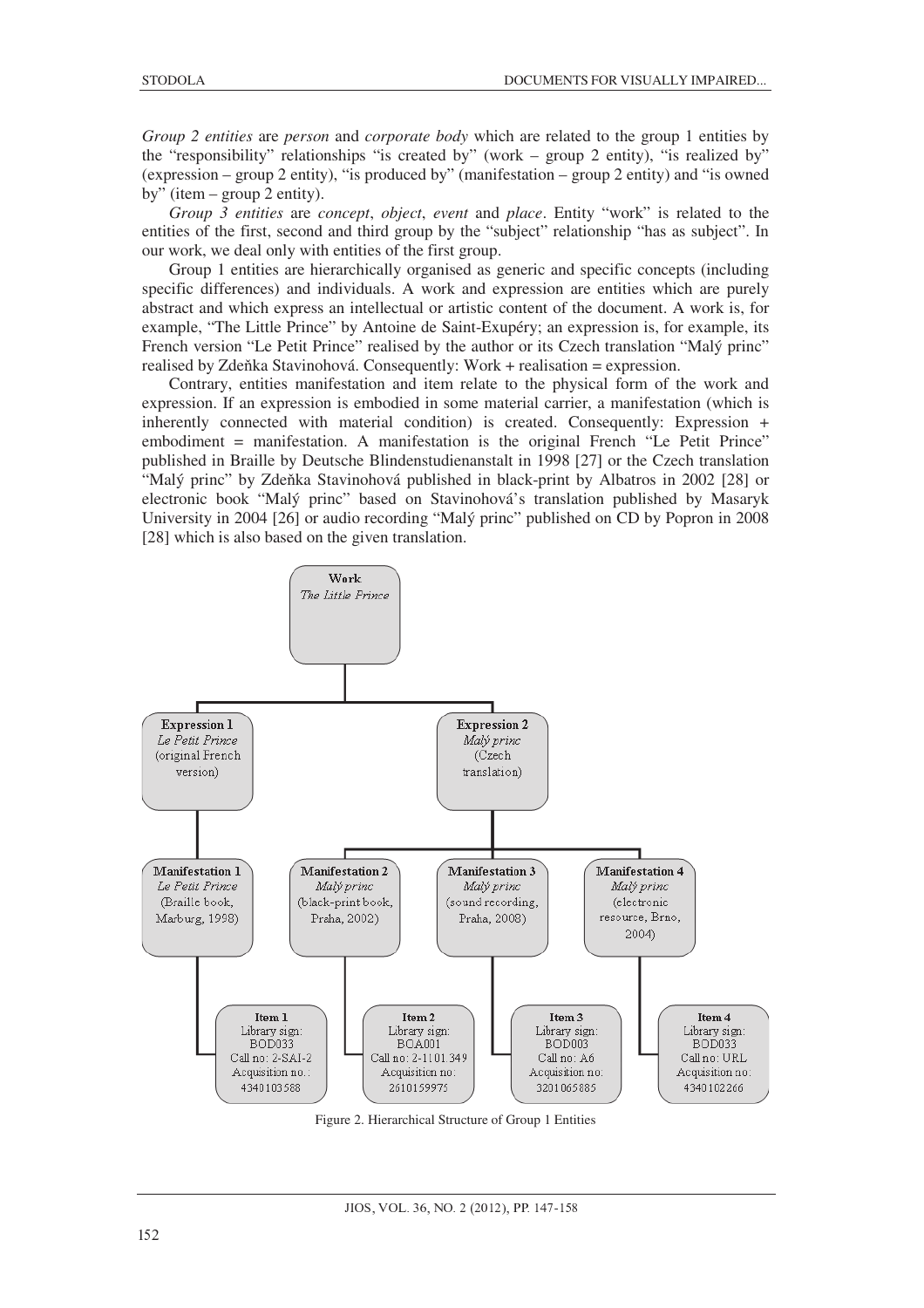Items are particular individuals of the manifestation. If a manifestation is exemplified, an item is created. Consequently: Manifestation + exemplification = item. The item is, for example, the particular unit of the Braille publication "Le Petit Prince" published in 1998 by Deutsche Blindenstudienanstalt owned by University Library for Students with Special Needs at Masaryk University which has the call number 2-SAI-2 and acquisition number 4340103588. We can hierarchically display the relationship between Group 1 entities using the previous exemplars by the diagram as follows. Data are obtained from the union catalog of Masaryk University [1].

Hierarchical structure of group 1 entities, if it is represented by data of the bibliographic record, allows the visually impaired user

- to find a work which he is interested in,
- to find all expressions of the work and to decide on the preferred one,
- to find all manifestation of the preferred expression and to check if it is in the accessible form,
- to decide on one of the accessible document forms,
- to achieve item of the preferred document.

In the catalogues of libraries for visually impaired users, the advantages of the hierarchical entity structure (without a connection to FRBR) are used through the combining of the records for different manifestations of one work [33]. Several records for the manifestations are displayed as one record for the work. The online library interface [34] of the K. E. Macan Library and Printing House for the Blind can be used as an exemplar. Such a record is displayed in the following figure:

# Malý princ

Title: Malý princ

### Subtitle:

Author: Saint-Exupéry Antoine de

Annotation: Pohádka pro děti od 7 let, ale i pro dospělé. Vyprávění o malém princi z neznámé planety, který se snaží pochopit věčný lidský spěch.

- Categories: · Literatura pro děti
	- · Pohádky

Back to list

#### This title is available in the following forms:

- Braille (P1604)
- Braille (P2021)
- · Audio casettes (Z3565)
- · Digitalized text (D357)
- MP3 (MP3565)

Figure 3. The Bibliographic Record for the Work Connected with the Records for the Manifestations (screenshot from [34])

Some libraries which consistently follow the librarian rules often leave relationships work – expression – manifestation – item without a taking into account even if the librarian rules allow to express such relationships.

We can register that an accessibility of the documents for visually impaired users is connected with the level of a manifestation, i.e. with the way of the physical implementation of a work and expression. A manifestation is a document in its own sense – it is a material carrier of information encoded by signs. Information, on the other hand, if we understand it in the classical sense as a semantic content of the document is connected with the entity work and with its relationship "has as subject" to the other entities. Here (in practice) a distinction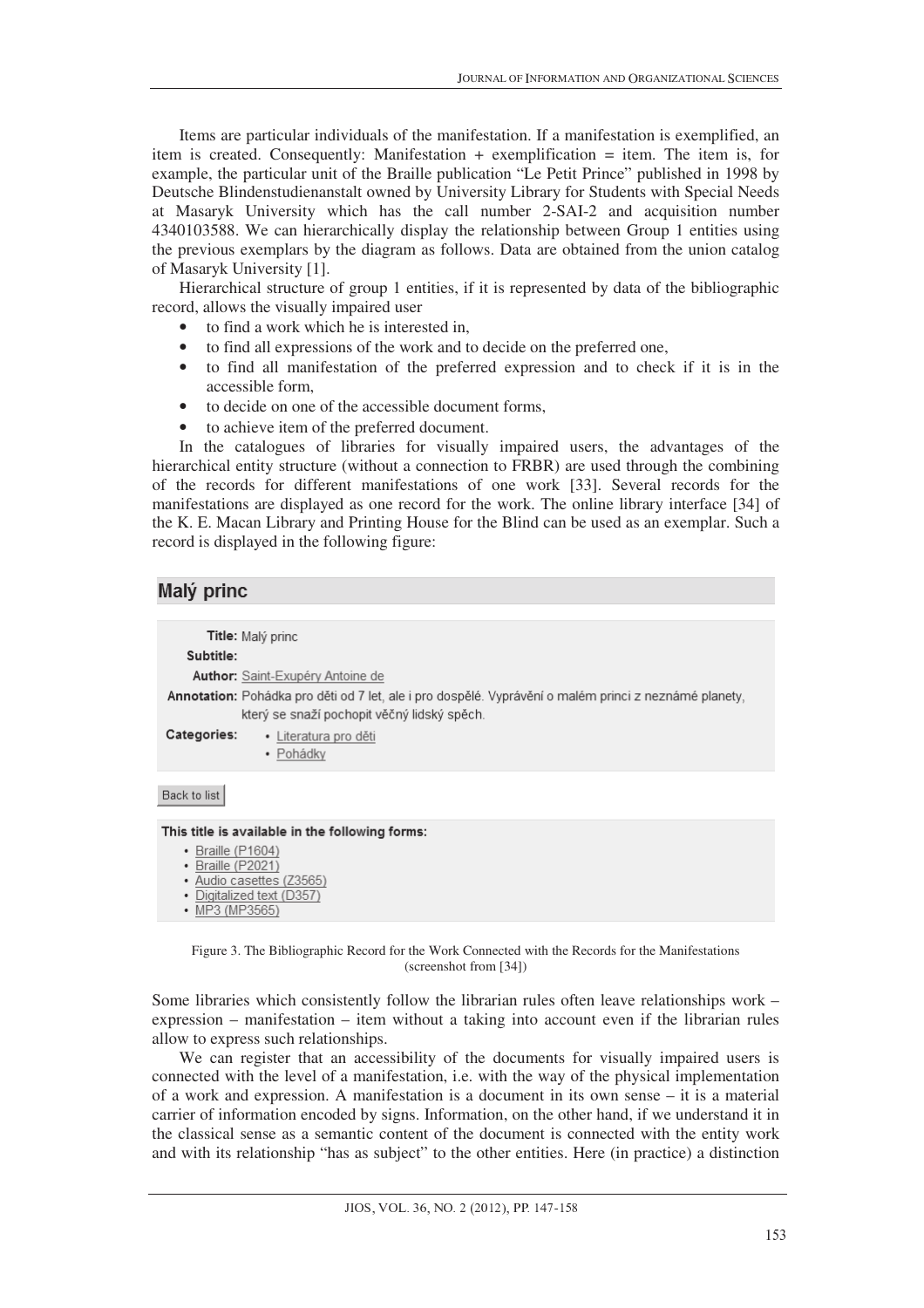has manifested between the information and document paradigm in information science. The first paradigm does not allow the accessibility of the document for visually impaired user to be taken into account, while second does.

### **3.2. Attributes**

Attributes are properties of entities which are used for the precise identification of the given entity [15]. Attributes are defined as logical objects, not as data in a bibliographic record. In the FRBR, there are provided only attributes which occur in a bibliographic record itself, there cannot be found attributes attached to the bibliographic record through the authority records (i.e. records for person, corporate body, subject heading and so on).

Every entity has several defined attributes [15], some of which apply to the given entity in general, and some of which are related only to a certain kind of subentity.

From a viewpoint of the interests of visually impaired users, attributes of the manifestations are important, especially such attributes that are related to a carrier of information and to a way of the data encoding. The user searches for the relevant information carrier according to these attributes represented by data of the bibliographic record. For effective dissemination of information to users with visual impairment, library catalogues should quote these data in the bibliographic records.

The important attributes defined by FRBR [15] mainly are:

- *form of carrier*
- *capture mode*
- *terms of availability*
- *access restrictions on the manifestation*
- *typeface (printed book)*
- *type size (printed book)*

The form of carrier basically influences the accessibility of the document to persons with visual impairment. For example, a standard black-printed book is a carrier which is not available for most of these users. Video recordings are accessible only audibly. Audio recordings, however, belong to the set of documents which are available for this group of users.

Electronic resources are accessible if we consider a capture mode of the document. Textual electronic resources are generally available; audiovisual electronic resources are accessible only audibly; resources where the graphical component prevails are not available.

Due to this it is very useful for visually impaired user to have the opportunity to choose the type of the carrier if he searches the catalog. For example, in "Library Gateway for Visually Impaired" [22], there is such an opportunity in the basic search interface as we can see in the following figure.

| <b>Library Gateway for Visually Impaired</b>                                                                                                                                                                                                             |
|----------------------------------------------------------------------------------------------------------------------------------------------------------------------------------------------------------------------------------------------------------|
| Search for documents of any<br>type<br>any<br>digital<br>with the entry field<br>ing the word(s) <b>le petit prince</b><br>title<br>tactile<br>audio<br>or<br>black-print<br>containing the word(s) $ $ malý princ<br>the entry field<br>title<br>Search |

Figure 4. Search interface with a Resolution of Form of Carrier (screenshot from [22])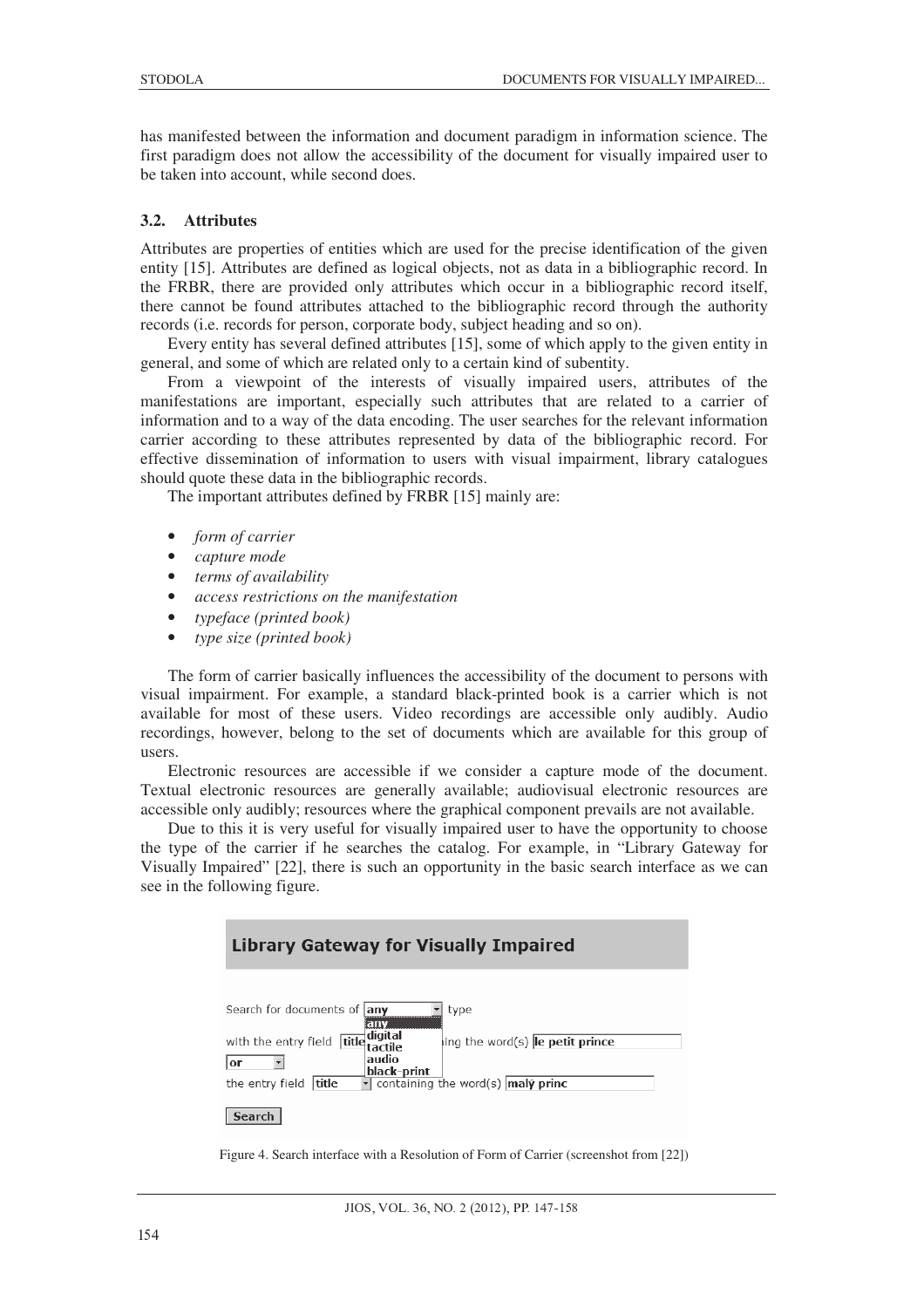Access restriction on the manifestation plays an important role if the manifestation is made on the basis of the exception to copyright law exclusively for the needs of visually impaired users.

For the blind user, it is important whether the book is printed in black or in Braille (typeface). For the partially sighted user, it is useful to know the size of the types (type size).

We see that for the needs of information mediation for users with visual impairment, attributes which are related to the document as a material carrier of information play a crucial role. Attributes connected with a nonmaterial content of the document, i.e. attributes of a work, are not, from our viewpoint, so important.

#### **3.3. Relationships**

Relationships serve to the representations of the connections between entities. Entities are precisely identified by their attributes, relationships provide next information. Relationships are often detectable by the analysis of the document itself which can include phrases such as "edition", "version", "based on", "translated from", amongst others.

For the needs of visually impaired users, the relationships depicted on the high level diagrams which have been introduced in the section dealing with entities **(3.1) [QA: number of the chapter "2.1" was replaced with number "3.1"; this is right number of the chapter dealing with "entities"]** are important. Other relevant relationships are *manifestation-tomanifestation relationships* and *whole/part manifestation-to-manifestation relationships* [15].

Manifestation-to-manifestation relationships are fundamental for our work. One of such relationships is the *relationship of alternate*. This relationship occurs, for example, between the manifestations of "The Little Prince" published in black-print, Braille, sound and electronic form which is displayed in Figure 2.

Libraries for visually impaired users often publish manifestations based on the manifestations which are not accessible for persons with visual impairment [33]. A relationship between the manifestation made in such a way and its pattern is the relationship of alternate. For a visually impaired user this relationship is very important since the user often learns information only about pattern manifestation which is not in the accessible form. If the relationship of alternate is taken into account, it also helps the user to retrieve the accessible variants of the document. As we can see in the following picture, in the record for the Braille manifestation of the "Le petit prince" there is also included the "Original version note" which consists of information about the pattern manifestation (Figure 5 is a screenshot from [22]).

# Details of Entry #2

Title: Le petit prince Type: tactile Author: Antoine de Saint-Exupéry. Published: Marburg : Deutsche Blindenstudienanstalt, 1998. Original version note: Předloha: Paderborn : Schöningh Verlag, 19--Description: 139 s. v Braillovu písmu ITEM\_CATEGORIES: pohádky Subiect: francouzská literatura **Originating from: Teiresias - Masaryk University** 

Figure 5. The Record for the Manifestation with the Relationship to the Original Pattern Manifestation (screenshot from [22])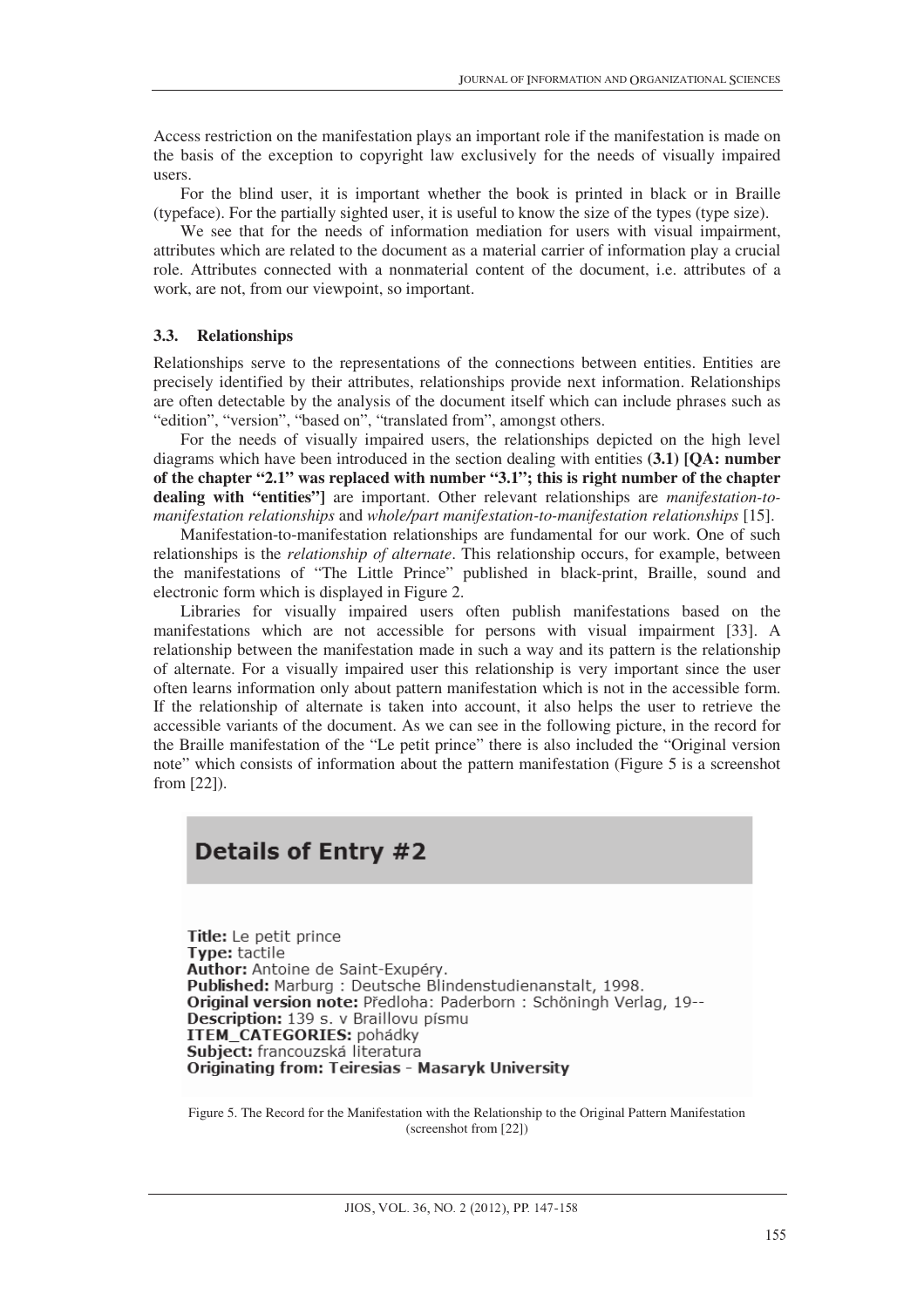Whole/part manifestation-to-manifestation relationship is, for example, a relationship between the film and its sound track which can exist as a component of the film itself or can be on the separate carrier. Information about a possibility to achieve the separate sound track of a film can be useful for visually impaired users.

We see again that from a viewpoint of users with visual impairment, the relationships on the level of a material carrier of the document are important. From the perspective of abstractly understood information objects, the needs of visually impaired users do not differ from the needs of other users.

## **Conclusion**

Our aim was to reflect the issues of documents for visually impaired users in the context of library and information science. We have stated that there are a surprisingly small number of theoretical studies which deal with this problem in the framework of the domain. This fact we have tried to explain by the focus of library and information science on the different concepts and on the different components of the information system in the broader sense. The changes of perspective have appeared within the so-called paradigmatic turns in the discipline. In the course of the first turn, the concept of document has been replaced with the concept of information, the second turn has focused its attention on users of information, and the third one has switched to creators of information.

We have seen that, from a viewpoint of users with visual impairment, these turns seem to be unfortunate for their small emphasis on the inquiry into the material information carriers and into the activities connected with them. But an accessibility of information for users with visual impairment depends on the intrinsic qualities of the documents and on the information system which serves to their organising. For this reason, we welcome efforts to new thinking about the concept of document and also the FRBR study.

We believe that, for the effective information mediation to users with visual disability, it is necessary to create theoretical studies dealing with documents intended for this group of users from a viewpoint of document paradigm which is slowly returning to library and information science. These studies can be supportive for the building of collections and libraries intended to satisfy information needs of visually impaired users. The FRBR study is a relatively quality tool for the theoretical grasping these issues.

#### **Acknowledgements**

The contribution has been created in the framework of the project OP VK CZ.1.07/2.2.00/15.0225 "Universal Learning Design – Innovation of Document Formats (FormIn)".

# **References**

- [1] Aleph. http://aleph.muni.cz/, downloaded: March, 8<sup>th</sup> 2012.
- [2] Bar-Hillel, Y. An Examination of Information Theory. *Philosophy of Science*, 22(2):85-105, 1955
- [3] Belkin, N.J. Anomalous States of Knowledge as a Basis for Information Retrieval. *The Canadian Journal of Information Science*, 5:133-143, 1980.
- [4] Belkin, N.J. The Cognitive Viewpoint in Information Science. *Journal of Information Science*. 16(1):11-15, 1990.
- [5] Briet, S. *What Is Documentation?* The Scarecrow Press, Lanham, 2006.
- [6] Brooks, B.C. The Foundations of Information Science. Part I. Philosophical Aspects. *Journal of Information Science*, 2:125-133, 1980.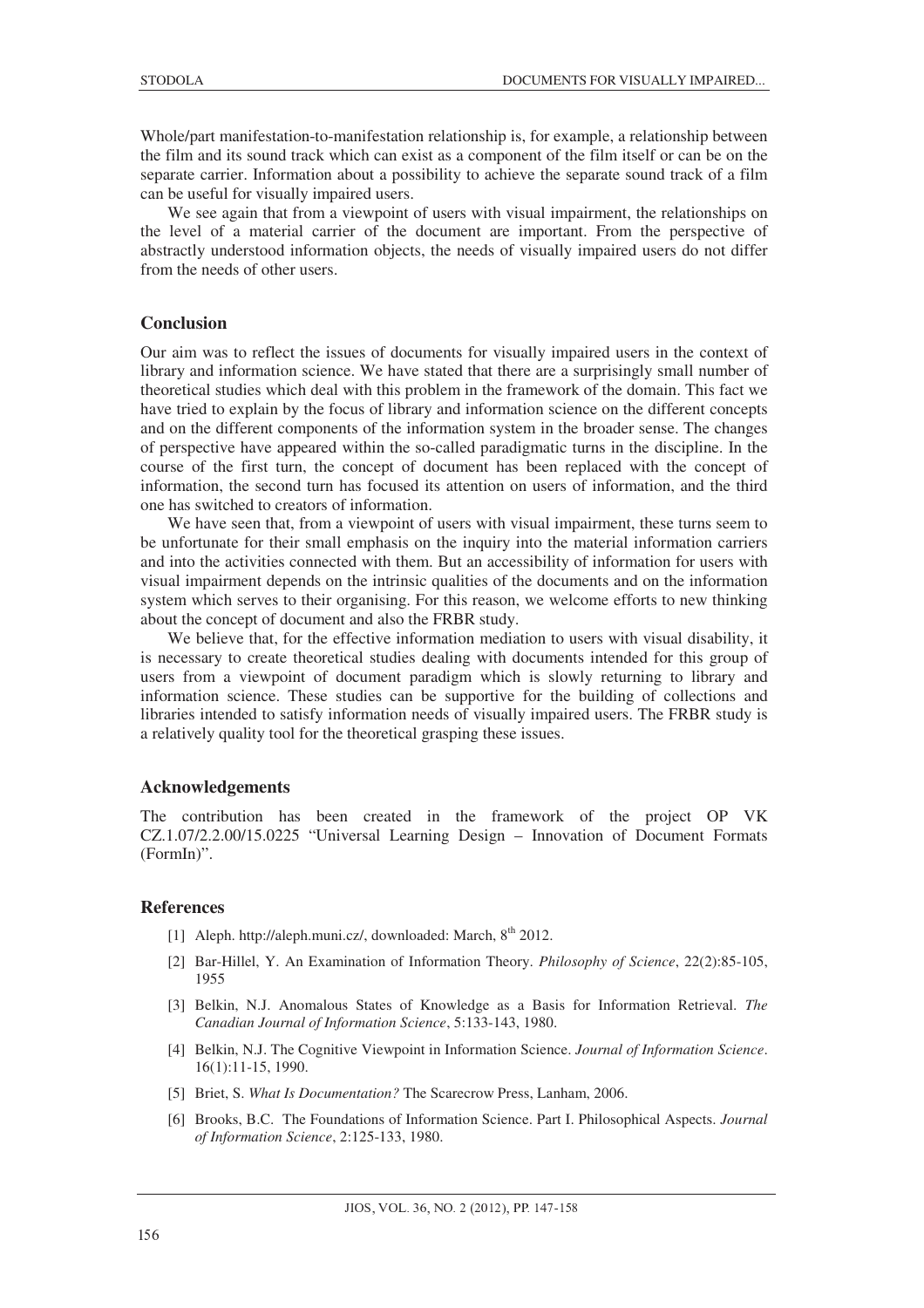- [7] Buckland, M.K. Information as Thing. *Journal of the American Society for Information Science*, 42(5):351-360, 1991.
- [8] Capurro, R.; Hjørland, B. The Concept of Information. *Annual Review of Information Science and Technology*, 37:343-411, 2003.
- [9] Cejpek, J. *Informace, komunikace a myšlení*. Karolinum, Praha, 1998.
- [10]Chapman, A. Resource Discovery: Catalogs, Cataloging, and the User. *Library Trends*, 55(4):917–931, 2007.
- [11]Cornelius, I. Theorizing Information for Information Science. *Annual Review of Information Science and Technology*. 36:393-425, 2002.
- [12] Cronin, B. The Sociological Turn in Information Science. In *Information Science in Transition*, pages 109-127, Facet Publishing, London, 2009.
- [13]Day, R.E. *The Modern Invention of Information*. Southern Illinois University Press, Carbondale, 2001.
- [14]Dutch, M.; Muddiman, D. The Public Library, Social Exclusion and the Information Society in the United Kingdom. *Libri*, 51(4):183-194, 2001.
- [15]Functional Requirement for Bibliografic Records. http://www.ifla.org/publications/functionalrequirements-for-bibliographic-records, downloaded: March, 8<sup>th</sup> 2012.
- [16]Frohmann, B. *Deflating Information*. University of Toronto Press, Toronto, 2004.
- [17]Goguen, J.A. Towards a Social, Ethical Theory of Information. In *Social Science Research, Technical Systems, and Cooperative Work*, pages 27-56, Lawrence Erlbaum Associates, Mahwah, 1997.
- [18]Hjørland, B. Epistemology and the Socio-Cognitive Perspective in Information Science. *Journal of the American Society for Information Science and Technology*, 53(4):257-270, 2002.
- [19]Hjørland, B.; Albrechtsen, H. Toward a New Horizon in Information Science: Domainanalysis. *Journal of the American Society for Information Science*, 46(6):400-425, 1995.
- [20]Houšková, Z.; Pillerová, V. Služby knihoven pro zdravotnČ znevýhodnČné. *Knihovna*, 19(2):76-95, 2008.
- [21]Ingwersen, P. Cognitive Perspective of Information Retrieval Interaction. *Journal of documentation*, 52(1):3-50, 1996.
- [22]Library Gateway for Visually Impaired. http://seth.ics.muni.cz/usr/portal/, downloaded: March,  $8<sup>th</sup>$  2012.
- [23]Library, Information Science & Technology Abstracts. http://www.ebscohost.com/public/library-information-science-technology-abstracts-lista, downloaded: March, 8<sup>th</sup> 2012.
- [24]Lund, N.W. Document Theory. *Annual Review of Information Science and Technology*, 43(1):1-55, 2009.
- [25]Otlet, P. *Traité de Documentation*. Editions Mundaneium, Brussels, 1934.
- [26]Saint-Exupéry, A. de. *Malý princ.* Masaryk University, Brno, 2004.
- [27]Saint-Exupéry, A. de. *Le petit prince*. Deutsche Blindenstudienanstalt, Marburg, 1998.
- [28]Saint-Exupéry, A. de. *Malý princ*. Albatros, Praha, 2002.
- [29]Saint-Exupéry, A. de. *Malý princ*. Popron, Praha, 2008.
- [30]Savolainen, R.; Tuominen, K.; Talja, S. The Social Constructionist Viewpoint to Information Practices. In *Theories of information behavior*, pages 328-333, Information Today, Medford, 2005.
- [31]Skare, R.; Lund, N. W.; Vårheim, A. (Eds.). *A document (re)turn: Contributions from a research field in transition*. Peter Lang, Frankfurt am Main, 2007.